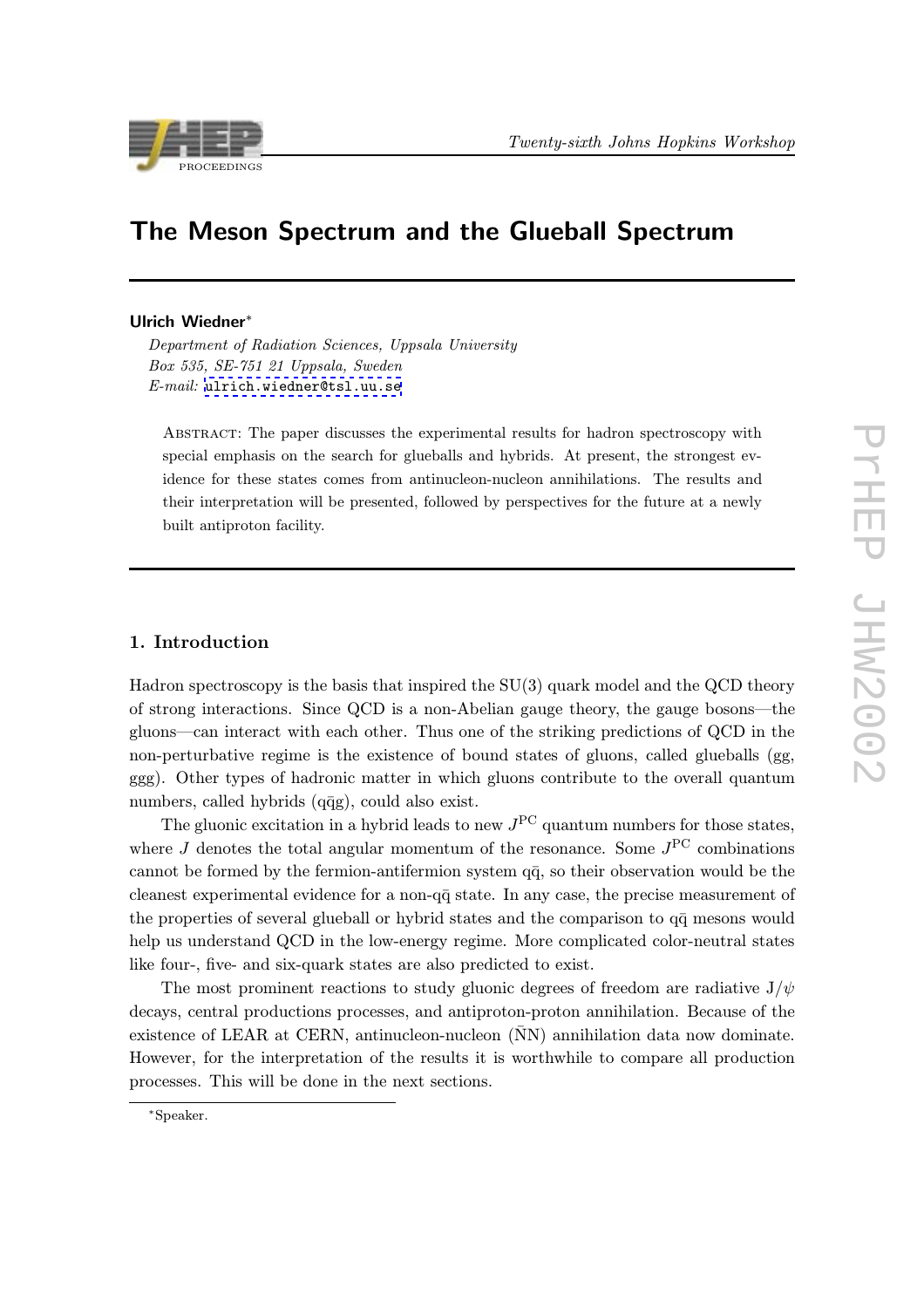Just at the time when these proceedings were due for submission, a positive decision to fund a major upgrade of the GSI accelerator center in Darmstadt was taken by the German government. This upgrade includes a dedicated antiproton facility for hadron physics that will allow detailed studies of gluonic excitations that were previously impossible. The second part of this paper will therefore illuminate briefly the physics perspectives for the future.

#### 2. Antinucleon-Nucleon Annihilation

The study of  $\bar{p}p$  annihilation has been underway for the past thirty years. Several bubble chamber experiments at CERN and BNL first investigated this area. In 1983, with the low-energy antiproton ring (LEAR) at CERN, a unique facility for antiproton physics came into operation. Until its closure at the end of 1996, LEAR provided pure and highintensity antiproton beams (up to  $2 \times 10^6$  p/s) in the momentum range between 60 and 1940 MeV/c with a small momentum spread of  $\Delta p/p \sim 10^{-3}$ . The first generation of LEAR experiments produced interesting new results. Nevertheless, neither these experiments nor the bubble chamber experiments were able to investigate the 60% of annihilation channels that contain more than one neutral particle in the final state. This led to the formation of several collaborations aiming at meson spectroscopy.

Since I am the spokesman of the Crystal Barrel collaboration I will mainly focus on the results from Crystal Barrel as far antinucleon-nucleon data are concerned. These results have been confirmed by other LEAR experiments like OBELIX. The Crystal Barrel collaboration, composed of over 70 scientists from 13 different institutions, constructed a detector that covers almost the entire  $4\pi$  solid angle and detects neutral particles as effectively as charged particles. A more detailed description of the Crystal Barrel detector can be found in [1].

#### 3. Theoretical Predictions

For a fermion-an[tif](#page-9-0)ermion system like  $q\bar{q}$ , the P and C parities depend on the total spin S of the quarks and their relative angular momentum  $L$ :

$$
P(\mathbf{q}\bar{\mathbf{q}}) = (-1)^{L+1} \tag{3.1}
$$

$$
C(\mathbf{q}\bar{\mathbf{q}}) = (-1)^{L+S} \tag{3.2}
$$

In contrast, the parity and C-parity of a bosonic system like glueballs is given by:

$$
P = (-1)^L \tag{3.3}
$$

$$
C = (-1)^{L+S} \tag{3.4}
$$

Many QCD-inspired models—like the bag model [2, 3], potential models [4], QCD sum rules [5] and the flux-tube model [6, 7]—aim to understand the normal  $q\bar{q}$  meson spectrum and provide guidelines for the masses and quantum numbers of non- $q\bar{q}$  states. The flux-tube models in particular predict the masses [\[8](#page-9-0)] [a](#page-9-0)nd the decays [9] o[f](#page-9-0) mesons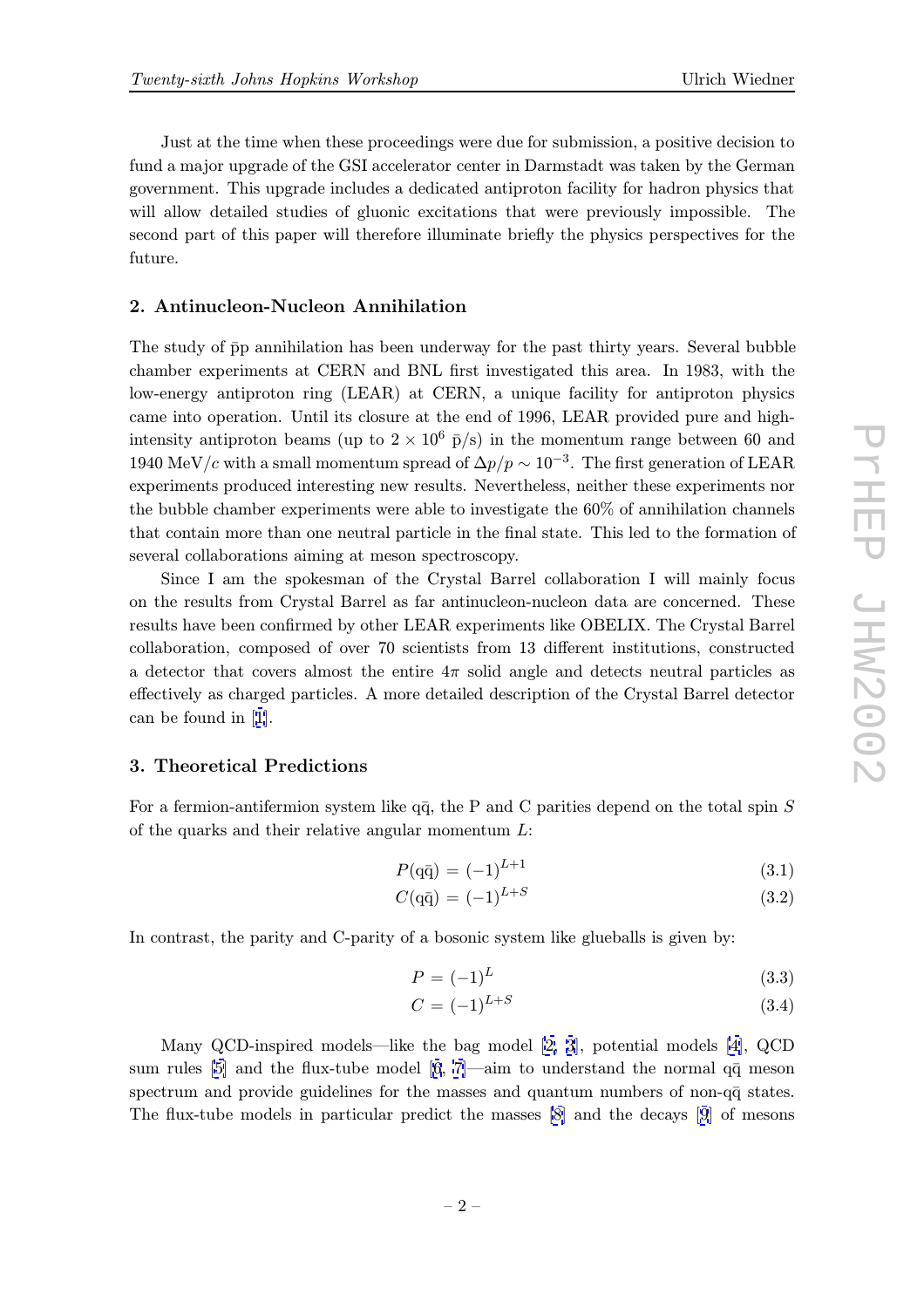<span id="page-2-0"></span>

Figure 1: The glueball spectrum predicted by lattice calculations [10]. Exotic quantum numbers are marked as boxes.

with surprising accuracy. With the increase in available co[mpu](#page-9-0)ting power, lattice QCD calculations have also improved significantly in recent years, yielding predictions [10] for a whole spectrum of glueballs with different quantum numbers (Fig. 1). Because of the LEAR energy limitations, the only glueballs that seem to be within the range of LEAR experiments are the scalar glueball  $(J<sup>PC</sup> = 0<sup>++</sup>)$  with a mass of ~ 1.6 GeV, and the [te](#page-9-0)nsor  $(2^{++})$  and pseudoscalar  $(0^{-+})$  glueballs with masses of ~ 2.2 GeV.

#### 4. Results

The simplest process in which to look for scalar resonances  $(J^{PC} = 0^{++})$  is antiprotonproton annihilation at rest into 3 pseudoscalars. In such a process, the scalar resonance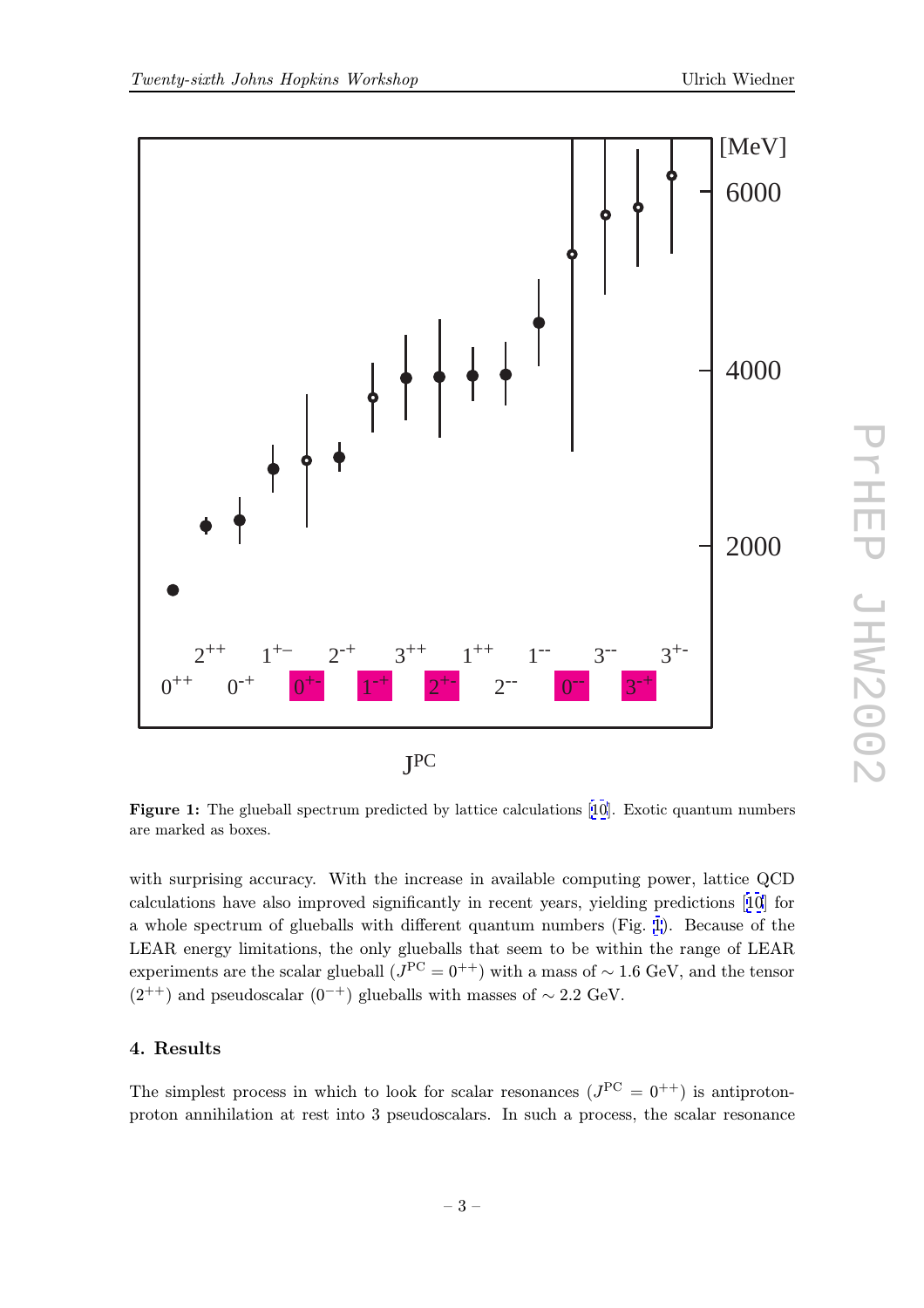decays into 2 pseudoscalars  $(0^+ \rightarrow 0^-0^-)$  while the third recoiling pseudoscalar removes the excess energy. No angular momentum barrier is present. Such processes have been investigated in the past, mainly involving charged pions; but the annihilation process into charged pions is dominated by the production of the  $\rho(770)$ , which complicates the analysis of the underlying scalar resonances.

Before the Crystal Barrel experiment came into operation, the channel  $\bar{p}p \rightarrow 3\pi^0$ had a data sample containing only 2100 events from optical spark chambers [11]. Crystal Barrel, on the other hand, obtained extremely high statistics of ∼ 700, 000 events for this reaction [12]. Besides the known resonances  $f_0(980)$ ,  $f_2(1270)$  and  $f_2(1565)$ , the Dalitz plot in Fig. 2 shows two new resonances:

> $f_0(1370)$ :  $m = 1330 \pm 50$  MeV,  $\Gamma = 300 \pm 80$  MeV  $f_0(1500)$ :  $m = 1500 \pm 15$  MeV,  $\Gamma = 120 \pm 25$  MeV

The  $f_0(1500)$  has also been seen by Crystal Barrel in its decay modes into  $4\pi^0$  ( $\bar{p}p \to 5\pi^0$ ),  $\eta\eta$  ( $\bar{p}p \to \eta\eta\pi^0$ ),  $\eta\eta'$  ( $\bar{p}p \to \eta\eta'\pi^0$ ), and  $K_LK_L$  ( $\bar{p}p \to K_LK_L\pi^0$ ). An analysis of these channels, partly as a coupled-channel analysis using the K-matrix formalism [13, 14, 15], further constrains the masses and widths of these resonances:

> $f_0(1370)$ :  $m = 1360 \pm 23$  MeV,  $\Gamma = 351 \pm 41$  MeV  $f_0(1500)$ :  $m = 1505 \pm 9$  Me[V](#page-9-0),  $\Gamma = 111 \pm 12$  MeV

In addition to these new isoscalar states, Crystal Barrel has found a new isovector state [16] with the quantum numbers  $J^{PC} = 0^{++}$  in the channel  $\bar{p}p \to \eta \pi^0 \pi^0$ :

$$
a_0(1450):
$$
  $m = 1474 \pm 19$  MeV  $\Gamma = 265 \pm 13$  MeV

T[he](#page-9-0) properties of the  $a_0(1450)$  make it likely to be the q $\bar{q}$  isovector state of the scalar nonet that contains the well-established  $K_0^*(1430)$ . The  $a_0(1450)$  would thus replace the  $a_0(980)$ , which is probably a KK molecule rather than a q $\bar{q}$  state. The closeness in mass of the  $a_0(1450)$ ,  $f_0(1370)$  and  $f_0(1500)$  make it likely that at least one of the two latter states is the isoscalar state of the nonet, making the nonet close to ideally mixed. Finally, if the spin of the  $f_J(1710)$  is indeed confirmed to be zero, it would be a candidate for the ss isoscalar state of the nonet. This is because it is observed in  $\gamma\gamma$  collisions at LEP by the L3 collaboration in a  $K_S K_S$  decay mode [17] but not by the ALEPH collaboration in the  $\pi\pi$  decay mode [18]. However, the L3 spin assignment could be either 0 or 2.

The presence of three  $f_0$  mesons with the same quantum numbers and similar masses would have at least two consequences:

- 1. since only [two](#page-9-0) of them can be accommodated as ordinary  $q\bar{q}$  nonet members within the quark model, one of them must be a QCD exotic; and
- 2. the three states mix with each other.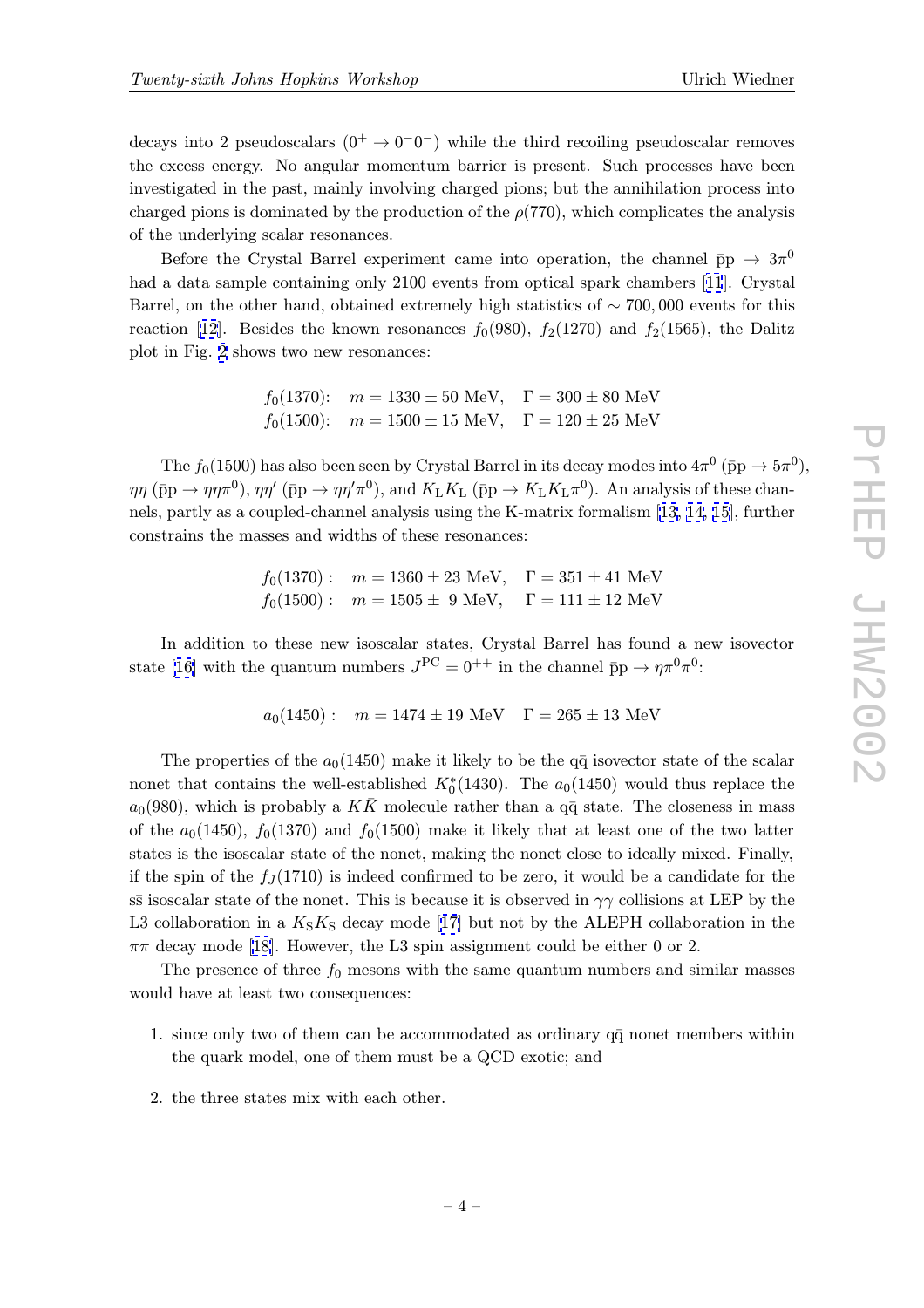

700,000 events = 6 700,000 entries

Figure 2: The  $3\pi^0$  Dalitz plot. Each event appears six times for symmetry reasons.

Two different mixing schemes have been put forward, both of which assume two ordinary q $\bar{q}$  mesons and one  $0^{++}$  glueball:

$$
f_0(1370) = -0.43 |G\rangle + 0.25 |s\bar{s}\rangle + 0.87 |(u\bar{u} + d\bar{d})/\sqrt{2}\rangle
$$
  
\n
$$
f_0(1500) = -0.22 |G\rangle + 0.91 |s\bar{s}\rangle - 0.36 |(u\bar{u} + d\bar{d})/\sqrt{2}\rangle
$$
  
\n
$$
f_0(1710) = 0.88 |G\rangle + 0.33 |s\bar{s}\rangle + 0.34 |(u\bar{u} + d\bar{d})/\sqrt{2}\rangle
$$
  
\n
$$
f_0(1370) = -0.50 |G\rangle + 0.13 |s\bar{s}\rangle + 0.86 |(u\bar{u} + d\bar{d})/\sqrt{2}\rangle
$$
  
\n
$$
f_0(1500) = 0.61 |G\rangle - 0.61 |s\bar{s}\rangle + 0.43 |(u\bar{u} + d\bar{d})/\sqrt{2}\rangle
$$
  
\n
$$
f_0(1710) = 0.60 |G\rangle - 0.76 |s\bar{s}\rangle + 0.22 |(u\bar{u} + d\bar{d})/\sqrt{2}\rangle
$$

and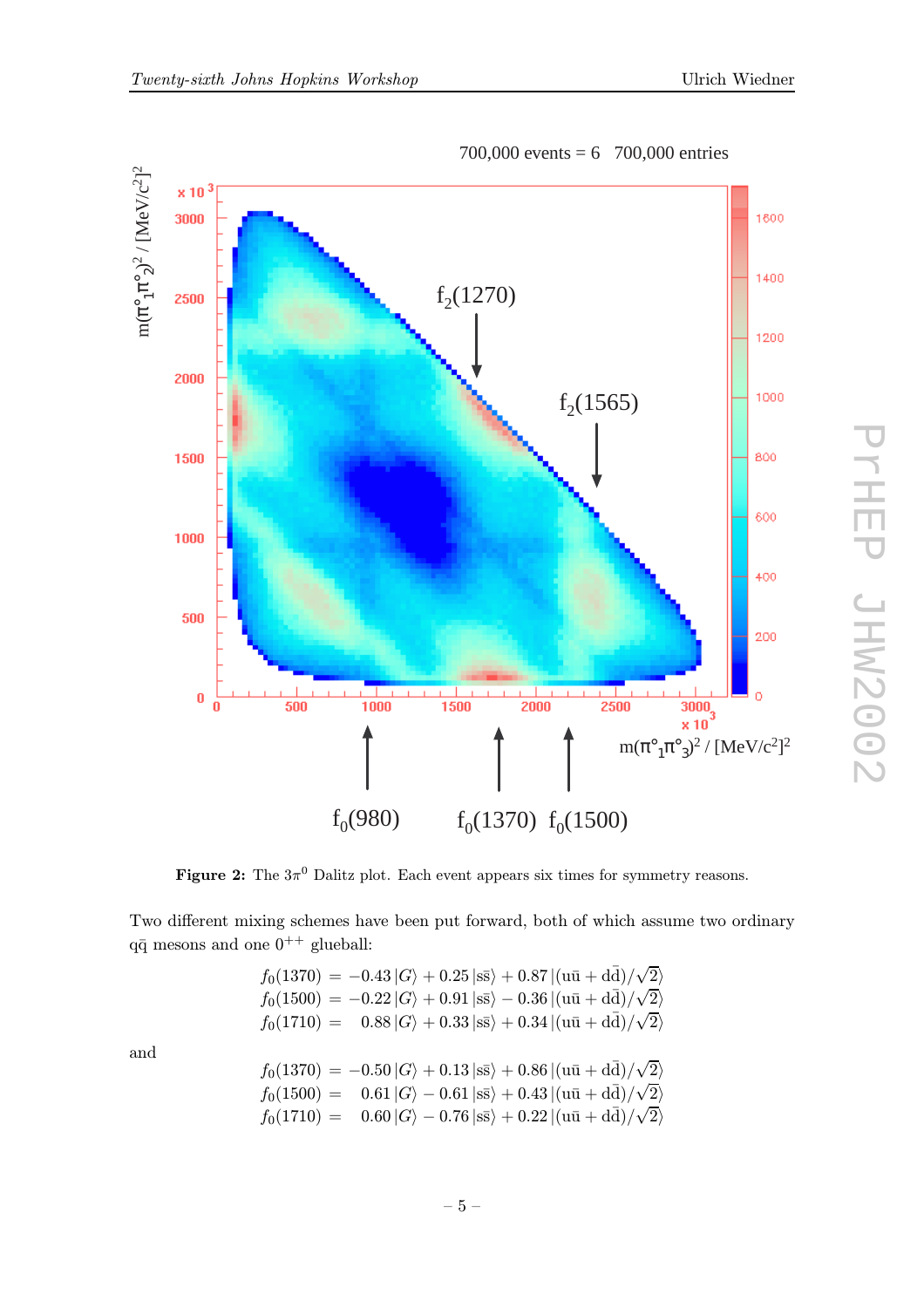The first mixing scheme [19] sees the  $f_0(1500)$  as the ss nonet member and identifies the  $f_0(1710)$  with the glueball. The second mixing scheme [20, 21] has the  $f_0(1500)$  as the glueball and most likely the  $f_0(1710)$  as the ss nonet member.

The properties of the  $f_0(1500)$  $f_0(1500)$  $f_0(1500)$  seem to favor the second mixing scheme and its interpretation of the  $f_0(1500)$  as the glueball ground state. Fir[st,](#page-9-0) i[ts w](#page-9-0)idth of about 100 MeV is much narrower than those of the  $a_0(1450)$ ,  $f_0(1370)$  and  $K_0^*(1430)$ , all of which are typically around ~300 MeV; if the  $f_0(1500)$  were a normal q $\bar{q}$  nonet member, one would expect it to have a width of at least 250 MeV. Second, an analysis by the ALEPH collaboration shows that the  $f_0(1500)$  is not produced in  $\gamma\gamma$  collisions, with an upper limit of  $\Gamma(\gamma\gamma \to f_0(1500)) \cdot \text{BR}(f_0(1500) \to \pi^+\pi^-)) < 0.31 \text{ keV [18].}$  This is significant because a q $\bar{q}$  meson would couple to  $\gamma\gamma$ , while a glueball does not. The latter argument clearly disfavors the  $f_J(1700)$  as a glueball candidate because it is seen by L3 in  $\gamma\gamma$  collisions.

The missing element in the interpretation of the  $f_0(1500)$  $f_0(1500)$  $f_0(1500)$  is the unambiguous identification of the  $f_J(1700)$  as a spin-zero state and determination of its decay pattern. Like L3, Crystal Barrel sees a state decaying into  $K_S K_S$  [22]; but it sees no decay of such a state into  $\eta\eta$  [23]. Clearly this is an indication for the ss nature of that state, though not enough information to finally claim it. The BABAR collaboration at SLAC sees a signal in  $K_S K_S$  at a mass of around 1700 MeV/ $c^2$  in  $D_S$  de[cay](#page-9-0)s, which hints at a ss state. The data and the [par](#page-10-0)tial-wave analysis are awaiting publication.

Crystal Barrel has also searched for a narrow tensor glueball candidate  $\xi(2230)$ , which had been reported by the BES collaboration in radiative  $J/\psi$  decays [24, 25]. In a  $\bar{p}p$ formation experiment, the  $\pi^0 \pi^0$  and  $\eta \eta$  decay channels were measured in a scan of the mass region between 2220 and 2240 MeV/ $c^2$ . No evidence for the existence of  $\xi(2230)$  was found with a 95% confidence upper limit [26].

In the search for hybrids, Crystal Barrel concentrated on  $\eta\pi$  and  $\eta'\pi$  fi[nal](#page-10-0) states. A  $1^{-+}$  hybrid would decay to  $\eta\pi$  and  $\eta'\pi$  with a relative P-wave between the two pseudoscalar mesons. Because such a state would be an [iso](#page-10-0)vector it cannot be confused with a glueball, which must be an isoscalar state. The quantum numbers  $1^{-+}$  cannot be produced by a normal  $q\bar{q}$  pair. A state with exactly these exotic quantum numbers was reported before Crystal Barrel by the GAMS collaboration at CERN [27], in the reaction  $\pi^-p \to \pi^0 \eta n$ ; but a reanalysis of the data gave ambiguous solutions. More recently, in the reaction  $\pi^-p \to \pi^- \eta p$  in a 18 GeV pion beam at BNL, an asymmetry in the forward/backward  $\pi \eta$ angular distribution was explained by the existence of a  $1^{-+}$  state [28].

Crystal Barrel studied the reaction  $\bar{p}p \to \pi^- \pi^0 \eta p_{\text{spectator}}$  [29], which corresponds to annihilation on a neutron. The advantage of this reaction is that no isoscalar resonances can contribute to this final state. The Dalitz plot (Fig. 3) with 52,[567](#page-10-0) events contains the  $\rho^-(770)$  and t[he](#page-10-0)  $a_2(1320)$ . The strong presence of events in the  $\eta\pi$  mass region around 1300 MeV, which appears only above the  $\rho$  band, hints at interferences between the  $a_2(1320)$ and some other amplitude. Indeed, the partial-wave a[n](#page-6-0)alysis requires the inclusion of a resonant  $\eta\pi$  amplitude with relative P-wave between the two mesons. The mass and width of this  $1^{-+}$  resonance are:

$$
\pi_1(1400):
$$
  $m = 1400 \pm 30$  MeV,  $\Gamma = 310 \pm 70$  MeV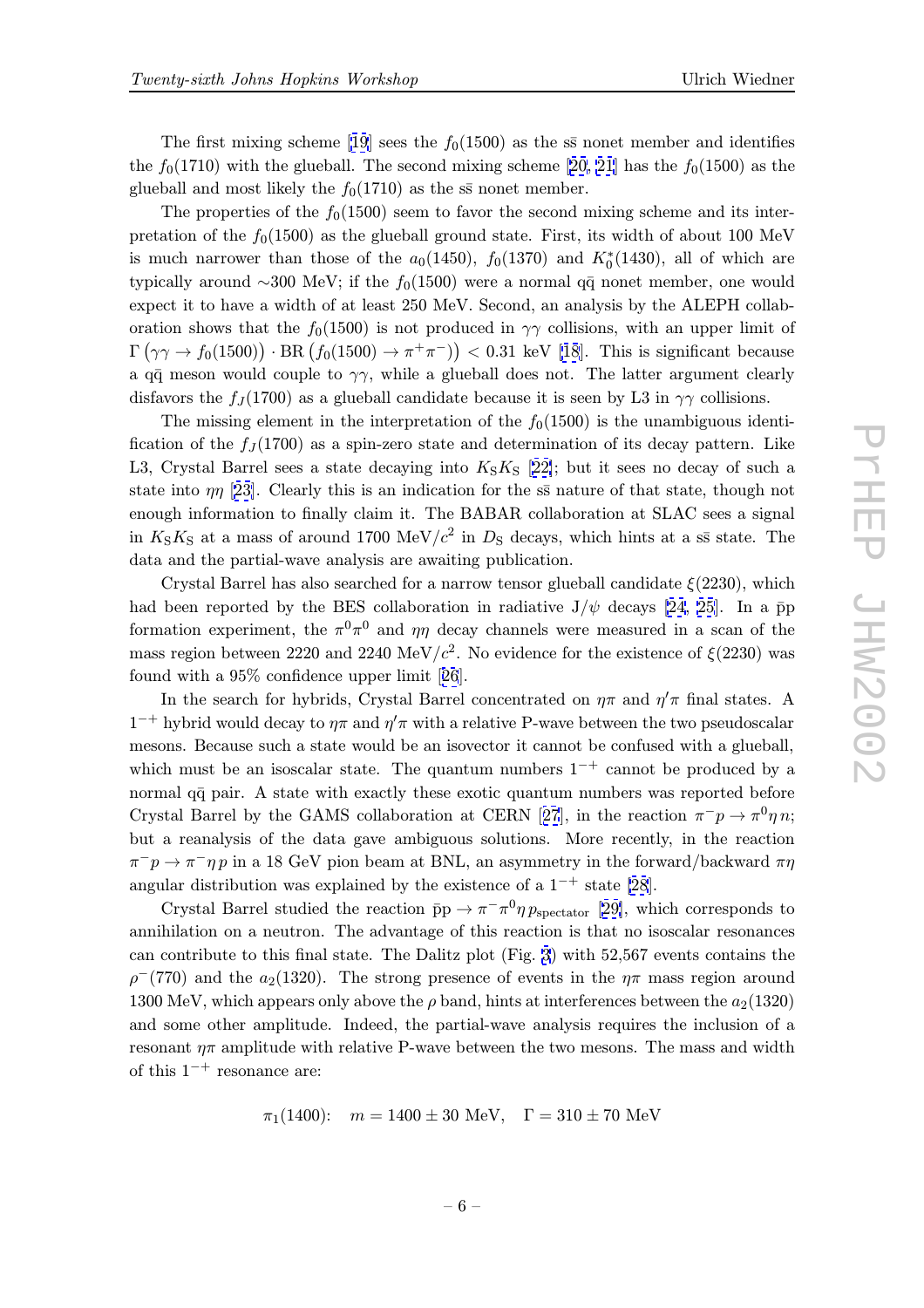<span id="page-6-0"></span>

**Figure 3:** Dalitz plot of the reaction  $\bar{p}p \to \pi^{-}\pi^{0}\eta p_{\text{spectator}}$ . The  $\pi_1$  is shown with its old name  $\hat{\rho}$ .

The resonance draws 11% of the total intensity of the Dalitz plot, so its production rate in  $\bar{p}p$  annihilation is comparable to those of normal mesons like the  $a_2(1320)$  (15%). The quantum numbers of the  $\pi_1(1400)$  are exotic and it could be a hybrid state or a four-quark resonance. However, if it were a four-quark state, one would have expected many of them to have been reported in other reactions (like  $\gamma\gamma$  collisions).

#### 5. Future searches for gluonic excitations

It is clear that precise measurements of the properties of several glueball or hybrid states and their comparison to  $q\bar{q}$  mesons would help us to understand QCD in the non-perturbative regime better.

But why is it so important to find the gluonic degrees of freedom? The elementary particles of the Standard Model gain their mass through the Higgs mechanism. However, only a few percent of the mass of the proton is due to the Higgs mechanism. The rest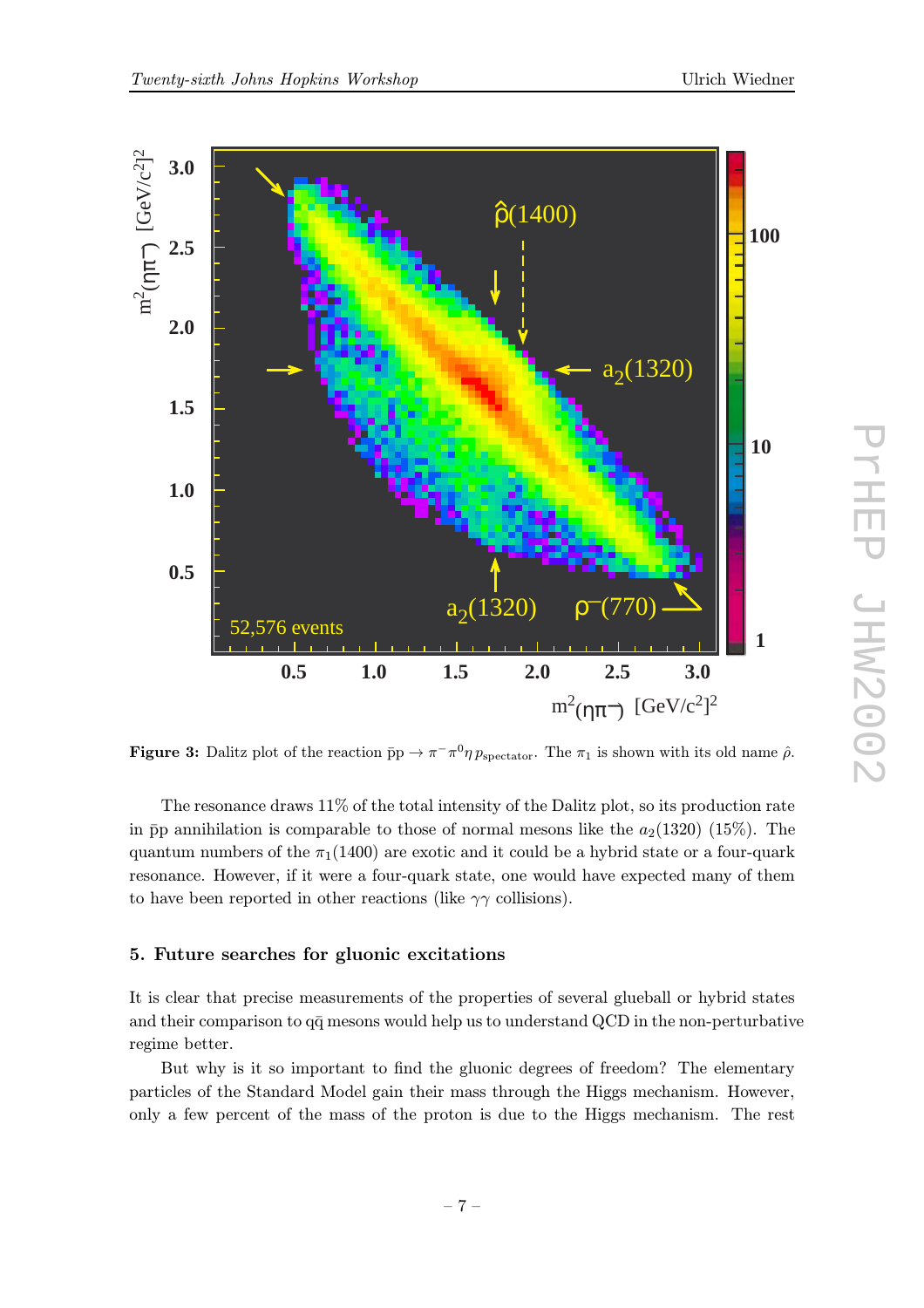is created in an unknown way by the strong interaction. Glueballs would be massless without the strong interaction, and their predicted masses arise solely from the strong interaction. The possibility to study a whole spectrum of glueballs might therefore be the key to understanding the mass creation by the strong interaction.

From what we have seen so far, what is striking is the fact that glueballs and hybrids are produced in  $\bar{p}p$  annihilations with the same strength as ordinary mesons. It therefore seems that the gluon richness of the annihilation process makes  $\bar{p}p$  annihilations the prime search ground for gluonic excitations. Unfortunately, as mentioned earlier, the energy range of the LEAR machine was limited, and therefore higher-mass glueballs were out of reach. As shown in Fig. 1, the majority of them is predicted by lattice calculations to have a mass between 3 and 5  $GeV/c^2$ . Because of this high mass, most of them are not accessible to radiative  $J/\psi$  decays and central production processes. A new antiproton machine seems to be the only c[ha](#page-2-0)nce to find them and study their properties. It is worth pointing out that in  $\bar{p}p$  annihilations all glueballs, even those with exotic quantum numbers, can be produced directly.

Charmonium hybrids (c $\bar{c}g$ ) are predicted above 4 GeV/ $c^2$ . The ground state has exotic quantum numbers ( $J^{PC} = 1^{-+}$ ) and is expected to be rather narrow. Lattice calculations predict its most-favored decay mode to be  $\chi + (\pi^0 \pi^0)_{S-wave}$  [30, 31]. The appearance of the charmonium state in the decay channel facilitates the detection in the experiment.

The search for the gluonic degrees of freedom will be done in the future at the new proposed high-energy storage ring for antiprotons, HESR, at [GSI in](#page-10-0) Darmstadt. At the HESR, the physics of strange and charm quarks will be accessible for hadron physics. This region is exactly the transition region between the perturbative QCD at short scales and strong QCD. The availability of cooled antiproton beams with momenta of up to  $15 \text{ GeV}/c$ at the HESR will provide a broad research program that includes, in addition to searches for gluonic degrees of freedom, many other interesting physics aspects such as:

- spectroscopy of charmonium states
- spectroscopy of hypernuclei and double hypernuclei
- in-medium modifications of charmed mesons
- search for CP violation in the charm sector.

#### 6. The Antiproton Accelerator Complex

The GSI upgrade foresees the installation of several new accelerator rings. The 30 GeV protons from the SIS100 can be used to produce antiprotons that are subsequently collected, stored and cooled in two smaller storage rings. Those pre-cooled antiprotons can then be transferred via the SIS100 into a dedicated antiproton storage ring called HESR, which will be equipped with one internal target station. The HESR will provide antiprotons with momenta between 1.5 and 15 GeV/ $c$ , giving a cm-energy of up to 5.5 GeV. The beam will be stochastically cooled over the whole momentum range giving a beam momentum spread of  $\delta p/p = 10^{-4}$ . For the high-precision charmonium spectroscopy, an additional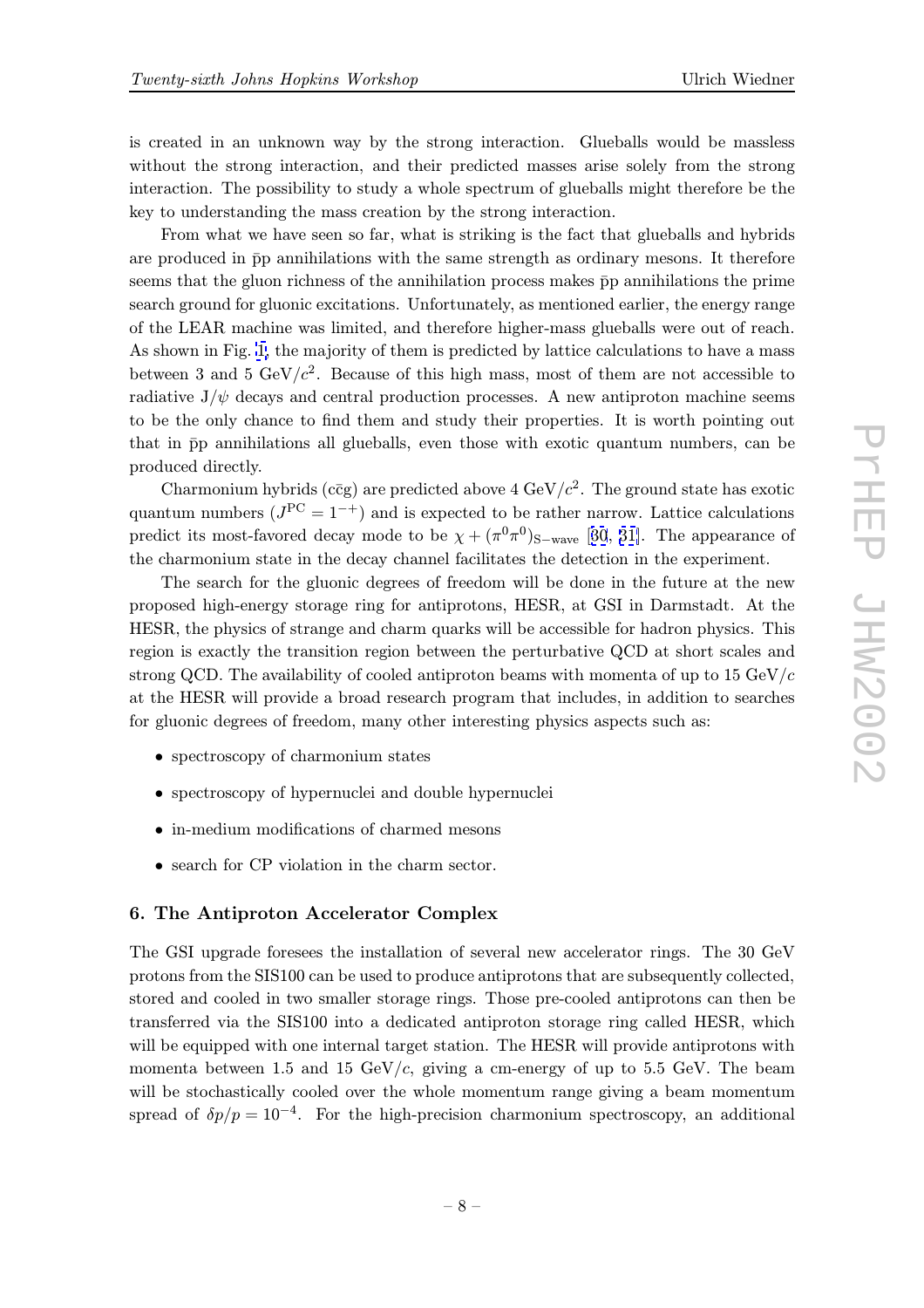high-energy electron cooling for momenta of up to 8  $GeV/c$  is foreseen. This additional electron cooling is expected to bring the momentum spread down to  $\delta p/p = 10^{-5}$ .

The antiproton program is only part of the whole proposed GSI upgrade. However, to make best use of the facility, the accelerator complex is optimized for maximum parallel operation between the antiproton physics program and the other physics programs. A more detailed description can be found in the conceptual design report, which is available on the internet under http://www.gsi.de/GSI-Future/cdr/.

## 7. The PANDA Detector

Most of the experim[ental](http://www.gsi.de/GSI-Future/cdr/) [program](http://www.gsi.de/GSI-Future/cdr/) [will](http://www.gsi.de/GSI-Future/cdr/) [be](http://www.gsi.de/GSI-Future/cdr/) [done](http://www.gsi.de/GSI-Future/cdr/) [with](http://www.gsi.de/GSI-Future/cdr/) [a](http://www.gsi.de/GSI-Future/cdr/) [g](http://www.gsi.de/GSI-Future/cdr/)eneral-purpose detector. This detector is currently being designed by the PANDA group, which consists of 36 institutions worldwide.<sup>1</sup>

To achieve the physics aims, the detector needs to cover the full solid angle. Good particle identification and high energy and angular resolutions for charged particles and photons are mandatory. Therefore, the internal target, which could be a pellet target of frozen hydrogen droplets or a gas jet target, is surrounded by Si-pixel detectors in the vertex region. The main vertex tracking further out is done with straw chambers and mini drift chambers. Ring-imaging Cherenkov counters will provide the particle identification. The electromagnetic calorimeter proposed is an arrangement of  $PbWO<sub>4</sub>$  crystals, read out by avalanche photo diodes. A superconducting solenoid (2 T) and a dipole magnet in the forward direction provide the magnetic field for the tracking. Finally, muon counters are placed outside the iron yoke. The inner part of the detector can be modified to fulfill the needs for experiments with strange hypernuclei. More up-to-date information on PANDA is available at http://www.gsi.de/hesr/panda.

## 8. Conclusions

The LEAR ex[periments](http://www.gsi.de/hesr/panda) [have](http://www.gsi.de/hesr/panda) [collected](http://www.gsi.de/hesr/panda) [order](http://www.gsi.de/hesr/panda)s of magnitude more antiproton-proton annihilation data than previous experiments. The high-statistics data samples allowed the discovery of several new resonances. One of them, the  $f_0(1500)$ , is a prime candidate for the long-awaited glueball ground state. In addition, Crystal Barrel has established a resonance with clearly exotic quantum numbers  $(J^{PC} = 1^{-+})$ , which cannot be a normal  $q\bar{q}$ meson.

Clearly therefore a new type of spectroscopy seems to be evolving: the spectroscopy of QCD exotics. It may be precisely this spectroscopy that will enlarge our knowledge about gluonic excitations. Since gluons are associated with confinement, QCD-exotic spectroscopy could play a key role in solving this important question of nature and in unveiling the secrets of mass creation by the strong interaction.

<sup>1</sup>Bochum, Bonn, Brescia, Catania, Cracow, Dresden, Dubna I & II, Erlangen, Ferrara, Frascati, Genova I & II, Giessen, Glasgow, KVI Groningen, FZ Jülich I & II, Los Alamos, Mainz, TU München, Münster, Northwestern, BINP Novosibirsk, Pavia I & II, Silesia, Torino, Dep. A. Avogadro Torino, Torino Politecnico, Trieste, TSL Uppsala, Tübingen, Uppsala, SINS Warsaw, AAS Wien.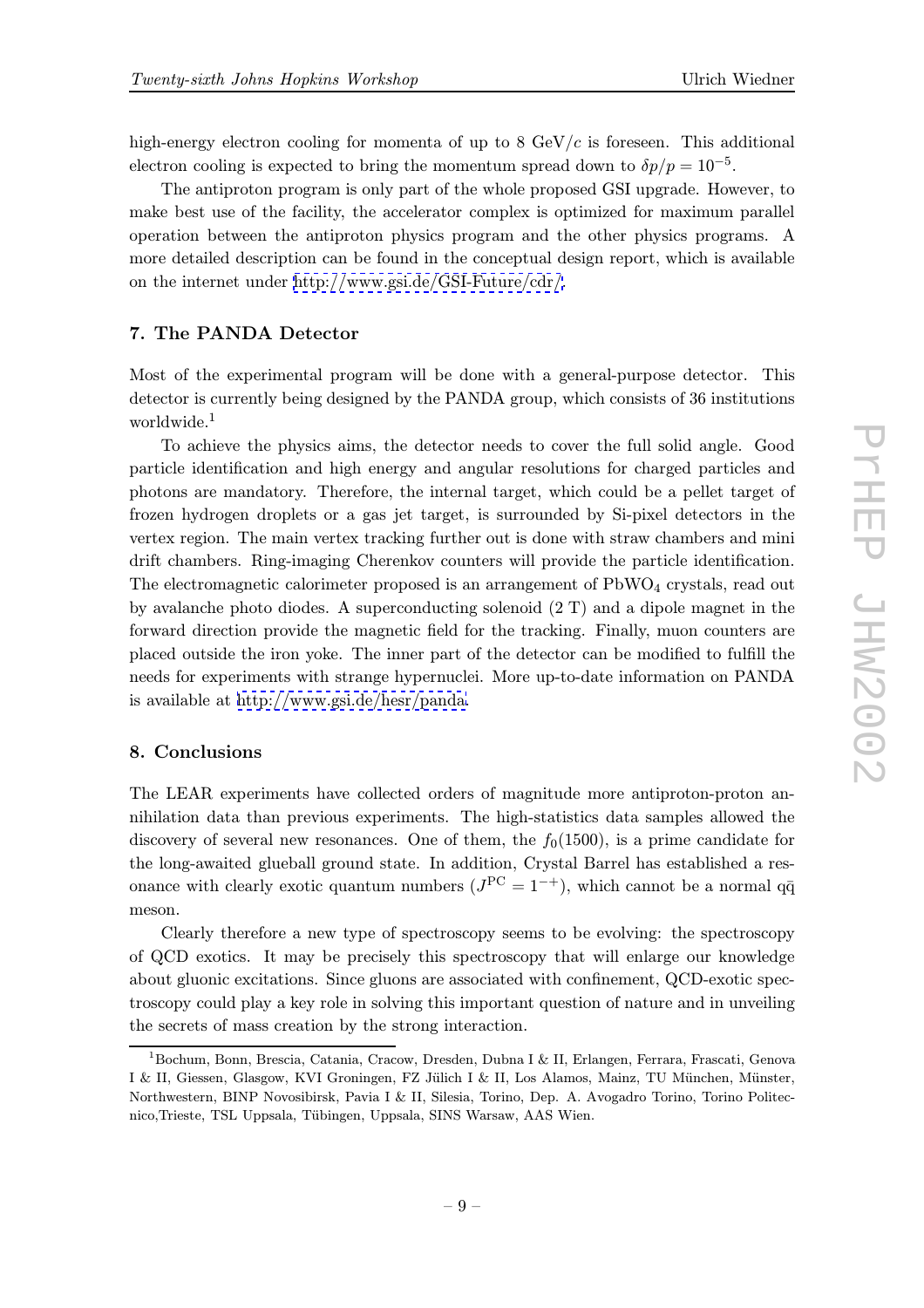<span id="page-9-0"></span>Previous antiproton experiments have proven that the annihilation process is an extremely rich source of gluons and gluonic states; glueballs and hybrids are formed in numbers similar to those of regular mesons. Unfortunately, the LEAR accelerator was limited in energy and most of the QCD-exotic states are thought to have a mass beyond this limit (Fig. 1). Therefore, to continue the very successful work in spectroscopy, a new high-quality antiproton accelerator is needed that does not have the energy limitations of LEAR. As part of its upgrade, GSI proposed the contruction of a dedicated antiproton facility for coole[d](#page-2-0) antiprotons with momenta of up to  $15 \text{ GeV}/c$ . The future antiproton storage ring HESR will be equipped with a universal detector named PANDA. Following the recent approval of this program by the German government, our knowledge of gluonic excitations like glueballs and hybrids, and together with it our knowledge of the strong interaction, will improve dramatically in the future.

### References

- [1] E. Aker et al., Nucl. Instrum. Meth. A 321 (1992) 69
- [2] R. L. Jaffe et al., Phys. Lett. B 60 (1976) 201
- [3] T. Barnes et al., *Phys. Lett.* **[B 110](http://www-spires.slac.stanford.edu/spires/find/hep/www?j=NUIMA%2CA 321%2C69)** (1982) 159
- [4] T. Barnes et al., Z. Physik C 10 (1981) 275
- [5] M. A. Shifman et al., [Nucl.](http://www-spires.slac.stanford.edu/spires/find/hep/www?j=PHLTA%2CB60%2C201) [Phys.](http://www-spires.slac.stanford.edu/spires/find/hep/www?j=PHLTA%2CB60%2C201) [B](http://www-spires.slac.stanford.edu/spires/find/hep/www?j=PHLTA%2CB110%2C159) [147](http://www-spires.slac.stanford.edu/spires/find/hep/www?j=PHLTA%2CB110%2C159) (1979) 385, 448, 519
- [6] N. Isgur et al., Phys. Lett. [B 124](http://www-spires.slac.stanford.edu/spires/find/hep/www?j=ZEPYA%2CC10%2C275) (1983) 247
- [7] N. Isgur et al., *Phys. Rev.* **[B](http://www-spires.slac.stanford.edu/spires/find/hep/www?j=NUPHA%2CB147%2C385, 448, 519) [31](http://www-spires.slac.stanford.edu/spires/find/hep/www?j=NUPHA%2CB147%2C385, 448, 519)** (1985) 2910
- [8] S. Godfrey et al., Phys. Rev. B 32 (1985) 189
- [9] R. Kokowski et al., [Phys.](http://www-spires.slac.stanford.edu/spires/find/hep/www?j=PHLTA%2CB124%2C247) [Rev.](http://www-spires.slac.stanford.edu/spires/find/hep/www?j=PHLTA%2CB124%2C247) B 35 (1987) 907
- [10] UKQCD Colla[boration,](http://www-spires.slac.stanford.edu/spires/find/hep/www?j=PHRVA%2CB31%2C2910) [G.](http://www-spires.slac.stanford.edu/spires/find/hep/www?j=PHRVA%2CB31%2C2910) [S.](http://www-spires.slac.stanford.edu/spires/find/hep/www?j=PHRVA%2CB31%2C2910) [Bali](http://www-spires.slac.stanford.edu/spires/find/hep/www?j=PHRVA%2CB31%2C2910) [et](http://www-spires.slac.stanford.edu/spires/find/hep/www?j=PHRVA%2CB31%2C2910) [al.,](http://www-spires.slac.stanford.edu/spires/find/hep/www?j=PHRVA%2CB31%2C2910) Phys. Lett. B 309 (1993) 378
- [11] S. Devons et al., [Phys.](http://www-spires.slac.stanford.edu/spires/find/hep/www?j=PHRVA%2CB32%2C189) [Lett.](http://www-spires.slac.stanford.edu/spires/find/hep/www?j=PHRVA%2CB32%2C189) 47B (1973) 271
- [12] Crystal Barrel Coll[aboration,](http://www-spires.slac.stanford.edu/spires/find/hep/www?j=PHRVA%2CB35%2C907) [C.](http://www-spires.slac.stanford.edu/spires/find/hep/www?j=PHRVA%2CB35%2C907) [Amsler](http://www-spires.slac.stanford.edu/spires/find/hep/www?j=PHRVA%2CB35%2C907) [et](http://www-spires.slac.stanford.edu/spires/find/hep/www?j=PHRVA%2CB35%2C907) [al.,](http://www-spires.slac.stanford.edu/spires/find/hep/www?j=PHRVA%2CB35%2C907) Phys. Lett. [B](http://www-spires.slac.stanford.edu/spires/find/hep/www?j=PHLTA%2CB309%2C378) [342](http://www-spires.slac.stanford.edu/spires/find/hep/www?j=PHLTA%2CB309%2C378) (1995) 433
- [13] Crystal Barrel Collaboration, C. Amsler et al., Phys. Lett. B 355 (1995) 425
- [14] Crystal Barrel C[ollaboration,](http://www-spires.slac.stanford.edu/spires/find/hep/www?j=PHLTA%2C47B%2C271) [C.](http://www-spires.slac.stanford.edu/spires/find/hep/www?j=PHLTA%2C47B%2C271) [Amsler](http://www-spires.slac.stanford.edu/spires/find/hep/www?j=PHLTA%2C47B%2C271) [et](http://www-spires.slac.stanford.edu/spires/find/hep/www?j=PHLTA%2C47B%2C271) [al.](http://www-spires.slac.stanford.edu/spires/find/hep/www?j=PHLTA%2C47B%2C271), Phys. Lett. [B](http://www-spires.slac.stanford.edu/spires/find/hep/www?j=PHLTA%2CB342%2C433) [380](http://www-spires.slac.stanford.edu/spires/find/hep/www?j=PHLTA%2CB342%2C433) (1996) 433
- [15] Crystal Barrel Collaboration, A. Abele et al., Phys. Lett. [B 385](http://www-spires.slac.stanford.edu/spires/find/hep/www?j=PHLTA%2CB355%2C425) (1996) 453
- [16] Crystal Barrel Collaboration, C. Amsler et al., Phys. Lett. B 333 (1994) 277
- [17] S. Braccini, Meson2000 Workshop, Cracow, Poland, [hep-ex/0007010](http://www-spires.slac.stanford.edu/spires/find/hep/www?j=PHLTA%2CB380%2C433)
- [18] ALEPH collaboration, A. Barate et al., Phys. Lett. [B](http://www-spires.slac.stanford.edu/spires/find/hep/www?j=PHLTA%2CB333%2C277) [472](http://www-spires.slac.stanford.edu/spires/find/hep/www?j=PHLTA%2CB333%2C277) [\(2000\)](http://www-spires.slac.stanford.edu/spires/find/hep/www?j=PHLTA%2CB385%2C453) [189](http://www-spires.slac.stanford.edu/spires/find/hep/www?j=PHLTA%2CB385%2C453)
- [19] J. Sexton et al., Phys. Rev. Lett. 75 (1995) 4563
- [20] C. Amsler and F. Close, Phys. Rev. B [53](http://www-spires.slac.stanford.edu/spires/find/hep/www?j=PHLTA%2CB472%2C189) (1996) 29[5](http://xxx.lanl.gov/abs/hep-ex/0007010)
- [21] F. Close, Nucl. Phys. [B](http://www-spires.slac.stanford.edu/spires/find/hep/www?j=PRLTA%2C75%2C4563) [56A](http://www-spires.slac.stanford.edu/spires/find/hep/www?j=PRLTA%2C75%2C4563) (1997) 248
- [22] C. Regenfus, Nucl. Phys. [A 655](http://www-spires.slac.stanford.edu/spires/find/hep/www?j=PHRVA%2CB53%2C295) (1999) 263c